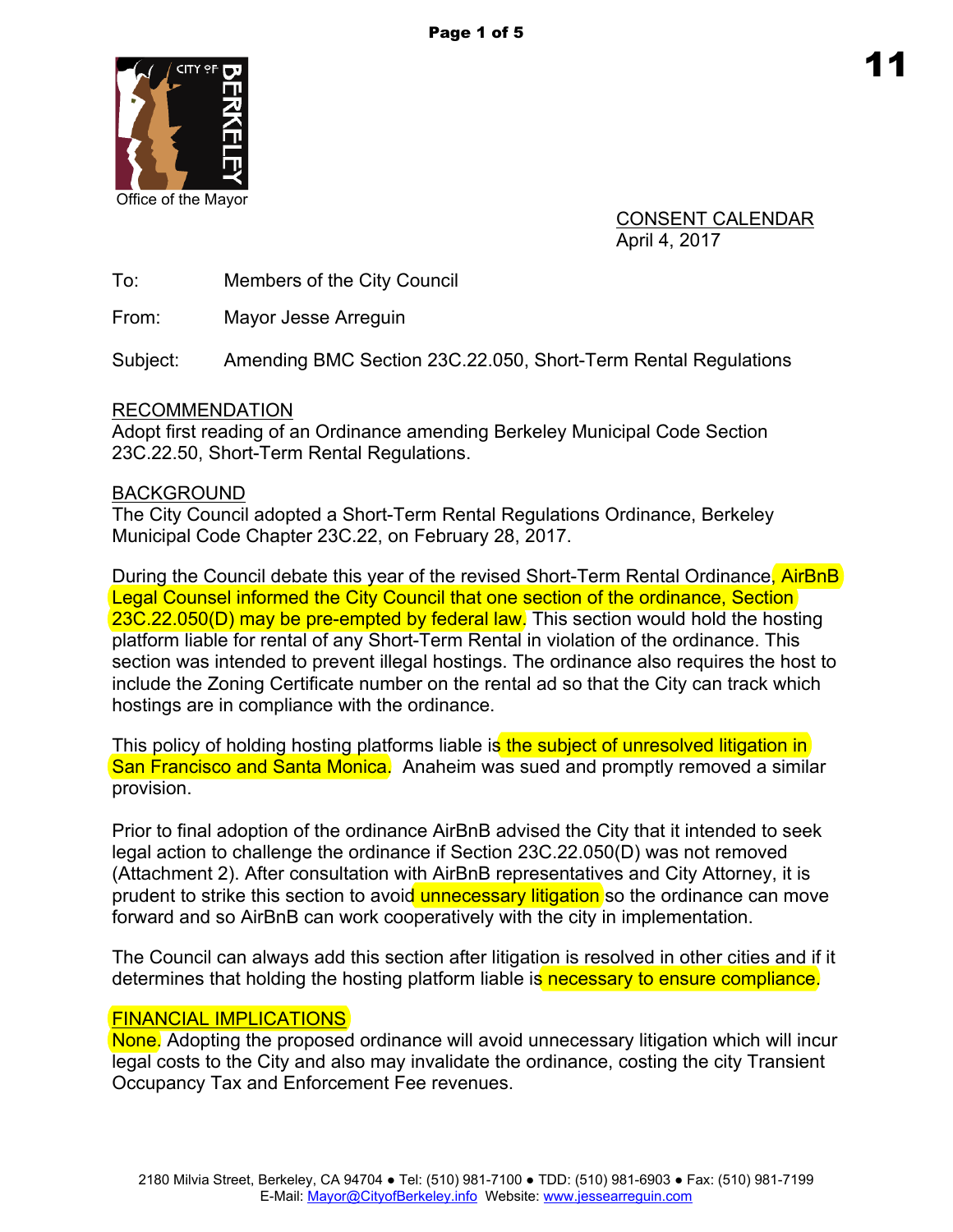#### Page 2 of 5

ENVIRONMENTAL SUSTAINABILITY No adverse effects to the environment.

CONTACT PERSON Jesse Arreguin, Mayor, 510-981-7100

Attachments:

- 1: Ordinance
- 2: Letter from AirBnb Legal Counsel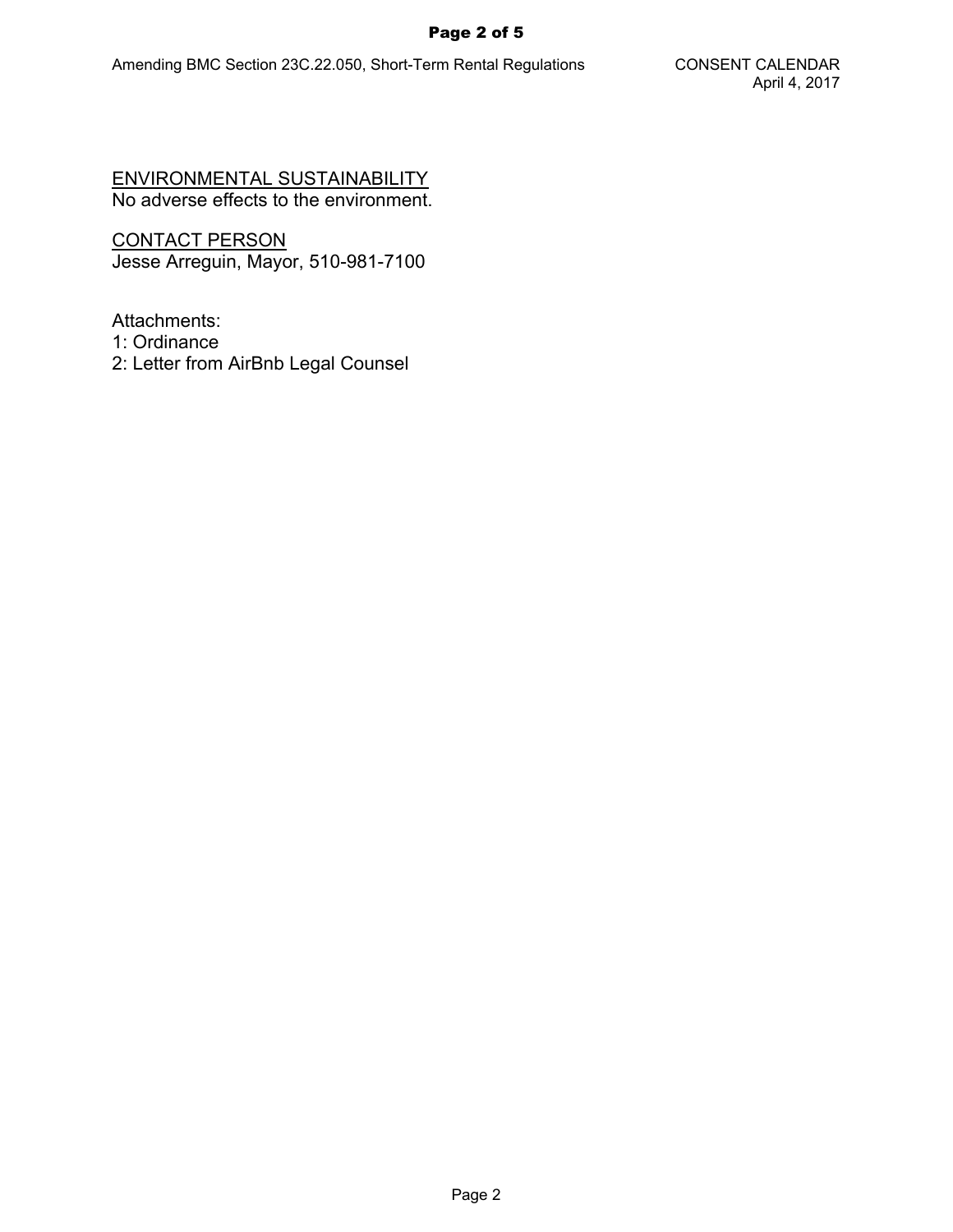### ORDINANCE NO. #,###-N.S.

### AMENDING BERKELEY MUNICIPAL CODE SECTION 23C.22.050, SHORT TERM RENTAL REGULATIONS

BE IT ORDAINED by the Council of the City of Berkeley as follows:

Section 1. That Berkeley Municipal Code Section 23C.22.050 is amended to read as follows:

# **23C.22.050 Operating Standards and Requirements**

A Short-Term Rental is allowed only if it conforms to each of the operating standards and requirements set forth in this Section.

A. Proof of Host Residency.

1. An Owner-Host of a Short-Term Rental must provide documentation of Owner Host and Host Residence status and, if applicable, Host Presence, as defined in subdivisions C, E and B of Section 23C.22.030.

2. A Tenant-Host must provide documentation of lessee status, Host Residence and Host Presence, if applicable, as defined in subdivisions C, E, and B of Section 23C.22.030. In addition, a Tenant-Host must present written authorization allowing for a Short-Term Rental in the Host Residence from the building owner or authorized agent of the owner.

B. STR Duration and Required Residency Timeframes

1. When the Host is Present, the unit, or a portion thereof, may be rented as a Short-Term Rental for an unlimited number of days during the calendar year.

2. When the Host is not Present, the number of days that the unit can be used for Short-Term Rental purposes shall be limited to 90 days per calendar year.

C. Number of Occupants. The maximum number of Short-Term Rental Transients allowed for a Short-Term Rental unit shall be as provided for in the Berkeley Housing Code (BMC Chapter 19.40).

D. Notification. Initial, one-time notification of the establishment of a Short-Term Rental by ZC and Business license shall be provided to the residents of all Adjacent Properties. Notification shall include Host and Local Contact information. Additional notification shall be required within a week of updated Host, Local Contact or other information. Page 3 of 21 Ordinance No. 7,521-N.S. Page 4 of 21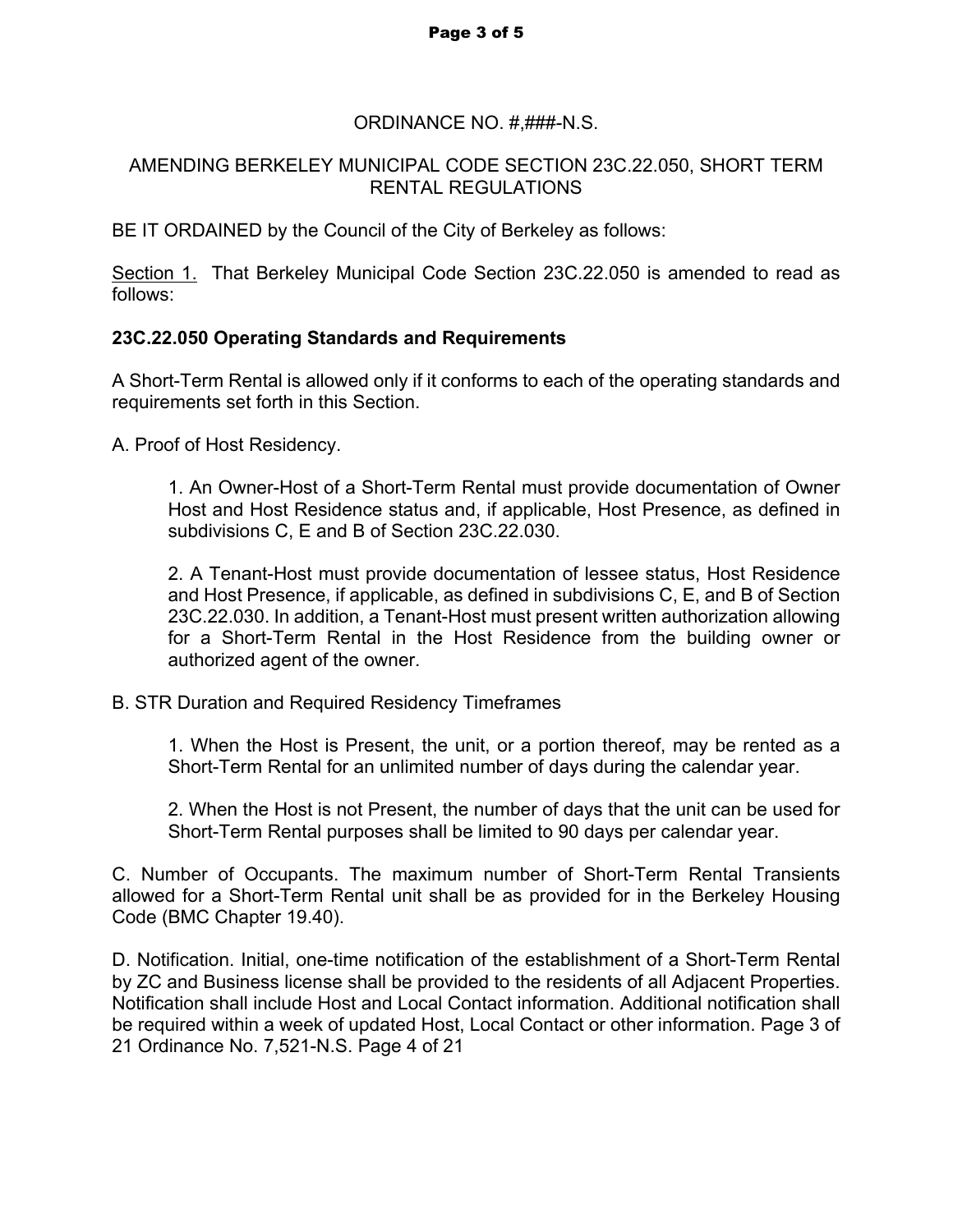E. Enforcement Fee. For the initial enforcement period, while enforcement costs are being determined, the Host shall pay an additional enforcement fee in an amount equal to 2% of the rents charged by that Host, not to exceed the cost of the regulatory program established by this Chapter over time. Such fees may be paid by the Hosting Platform on behalf of the Host. After the initial enforcement period, the Council may revise the enforcement fee by resolution.

F. Liability Insurance. Liability insurance is required of the Host, or Hosting Platform on behalf of the Host, in the amount of at least \$1,000,000.

G. Documents Provided to STR Transients. Electronic or paper copies of the Community Noise Ordinance and Smoke-Free Multi-Unit Housing Ordinance must be provided to STR Transients upon booking and upon arrival.

H. Transient Occupancy Tax. Either the Host or Hosting Platform must pay the transient occupancy tax (TOT).

I. Housing Code Compliance. Any building or portion thereof used for Short-Term Rentals shall comply with the requirements of the Berkeley Housing Code (BMC Chapter 19.40).

J. Payment of Taxes. The Host shall pay all City taxes and fees owed in a timely manner.

K. The Host shall be responsible for listing on any rental ad the Zoning Certificate number. The Host shall also provide both the Business License number, if required pursuant to Chapter 9.04, and Zoning Certificate for the STR to the City and/or a vendor hired by the City to administer this Chapter, upon request.

L. No Hosting Platform shall facilitate the Short Term Rental of any unit that does not possess a valid Zoning Certificate and Business License if required pursuant to Chapter 9.04, at the time of such rental.

Section 2. Copies of this Ordinance shall be posted for two days prior to adoption in the display case located near the walkway in front of Council Chambers, 2134 Martin Luther King Jr. Way. Within 15 days of adoption, copies of this Ordinance shall be filed at each branch of the Berkeley Public Library and the title shall be published in a newspaper of general circulation.